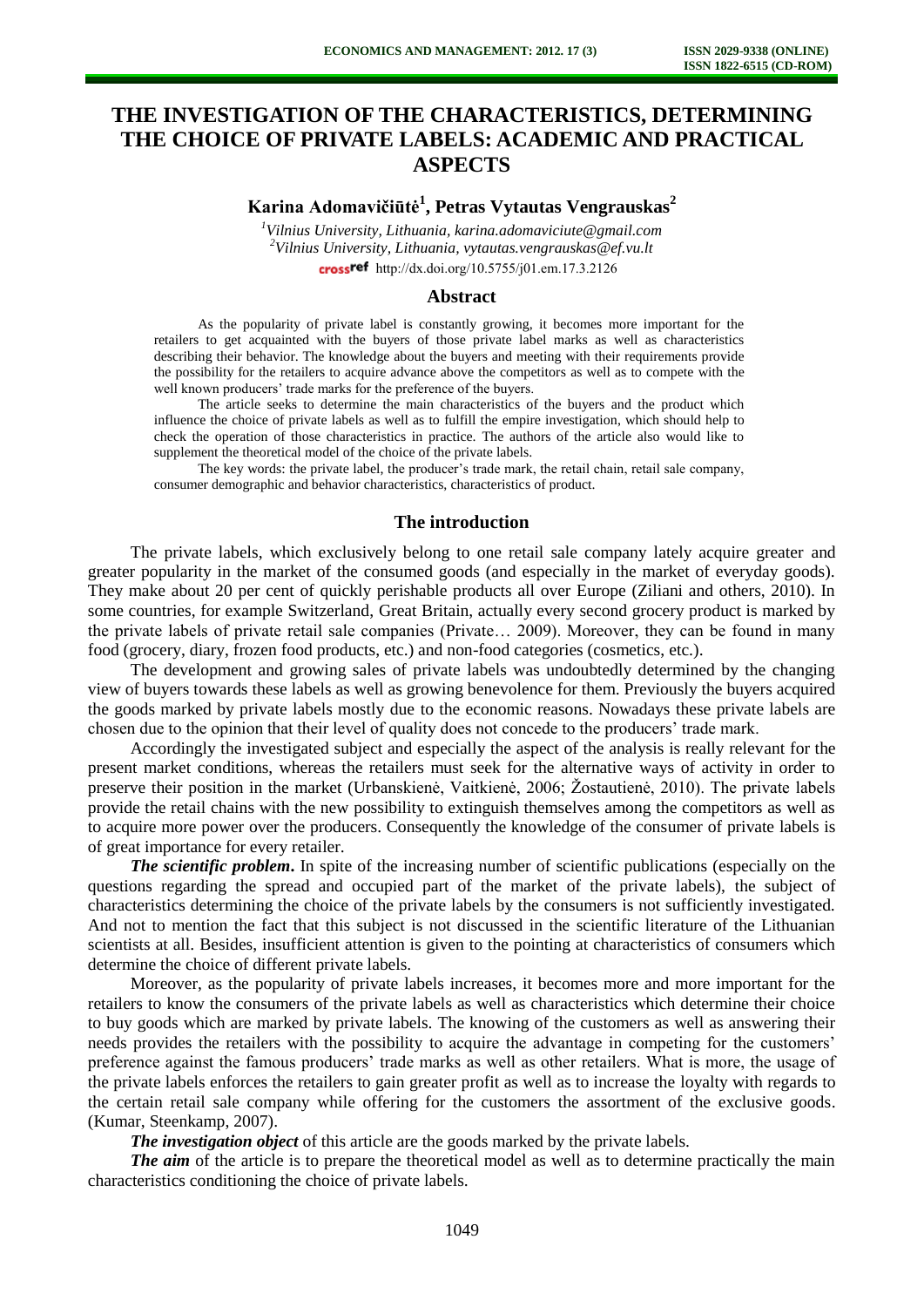*The methods of investigation*: the comparative analysis of scientific literature; systematization and generalization of the empiric investigation which determines the customers' characteristics while choosing the private labels; empiric investigation (the survey).

# **The theoretical and practical level of subject investigation**

*The definition of private label, its advantages and types* 

The private label notion is discussed by plenty of foreign and Lithuanian authors: G. Baltas, Ogden J. R., Ogden D. T., Varley R., Rafiq M., Pajuodis A., Maikštėnienė K., Auruškevičienė V., Pranulis V., Morris D., Whelan S., Davies G. and others. Often the different authors variously name (store brand, own label, retailer's brand and many others) and interpret the private labels. In many cases the definition of private label is narrowed by stating that the products market by private labels are produced by a retailer, are sold in his name and, moreover, only in the places belonging to the retailer (Morris, 1979; Pajuodis, 2005).The other authors present the definition of the private label more broadly: any trade mark which is used only by one retailer and which is controlled by him" (Whelan, Davies, 2006). Actually the private label must not necessarely coincide with the title of the retailer, he can have a new trade mark. Besides, the products market by the private labels can be sold not only in the private trade companies, but also disposing their sales for other local retail trade companies or promoting their export to other countries (McGoldrick, 2002). In this article the definition of the private label is supplemented also indicating that it is managed by one retailer, but the production of good marked by the private label can be carried out by several producers. That's why the authors of the article offers the following wider definition of the private label: the private label is any trade mark, belonging to the retailer under exclusive rights, the title of which does not necessarely coincide with the title of the retailer, which is sold not only exclusively in own trade companies, but also disposing the trade to other not large local retail sale companies and that the goods marked by this label can be produced by one or several different producers.

One can distinguish the following main reasons due to which retailers benefit from having the private labels:

- They provide the retailers with more power with regards to producers;
- The usage of private labels increases the sales and provides the retailers with the possibility to gain larger profit (Kumar, Steenkamp, 2007);
- The private labels help the retailers to distinguish themselves among the competitors and to offer  $\bullet$ the exclusive assortment for the customers (Pajuodis, 2005, p. 234);
- The private labels increase the loyalty of the customers in respect for the certain retailer. The quality of the good marked by the private label may be considered as the quality standard of a certain retailer (Ailawadi, 2001; Dick and others, 1997).

Not less important is the benefit of the private labels is given for the customer. First of all, the price of the good marked by the private label is lower compared to the producers' trade marks. (Baltas, 1997). Besides, the retailers (compared to the producers) make significant investments for the quality of the goods marked by private labels in order to offer the more attractive goods for the customers (Baltas, Argouslidis, 2007). The improvement of the quality can be implemented by perfecting the content, package, design, labeling of the goods marked by private labels (Glynn, Chen, 2009). One more advantage is that the goods of different categories are marked by the same private label and this consequently can symbolize a certain quality level for the customer.

On the other hand, the certain disadvantages of private labels should be mentioned. The lower price of the products marked by the private labels can also mean the poorer quality of the product if compared to the producers' trade marks. Nevertheless, a significantly lower price of the private labels can be determined by the other causes as, for example, the fact that lower advertising expenses are allocated for those private labels. This accordingly can be unacceptable for the customers who pay great attention to the acquaintance with the product while choosing the trade mark.

While investigating the private labels it is also important to mention that there are several types (generations) of private labels. Laaksonen, Reynolds (1994) distinguished the evolution of four generations of private labels. Private labels of the good which represent I and II generations of goods marked by the private labels offer significantly lower priced alternative of the product in comparison with the producers' trade marks. The private labels of III generation are of similar quality as the producers' trade marks, only they are of lower price. Whereas the private labels of IV generation compete with the producers' trade marks in the fields of quality and innovation. Undoubtedly such clear change of private labels was determined by the different needs of customers and the reach of retailers to satisfy them.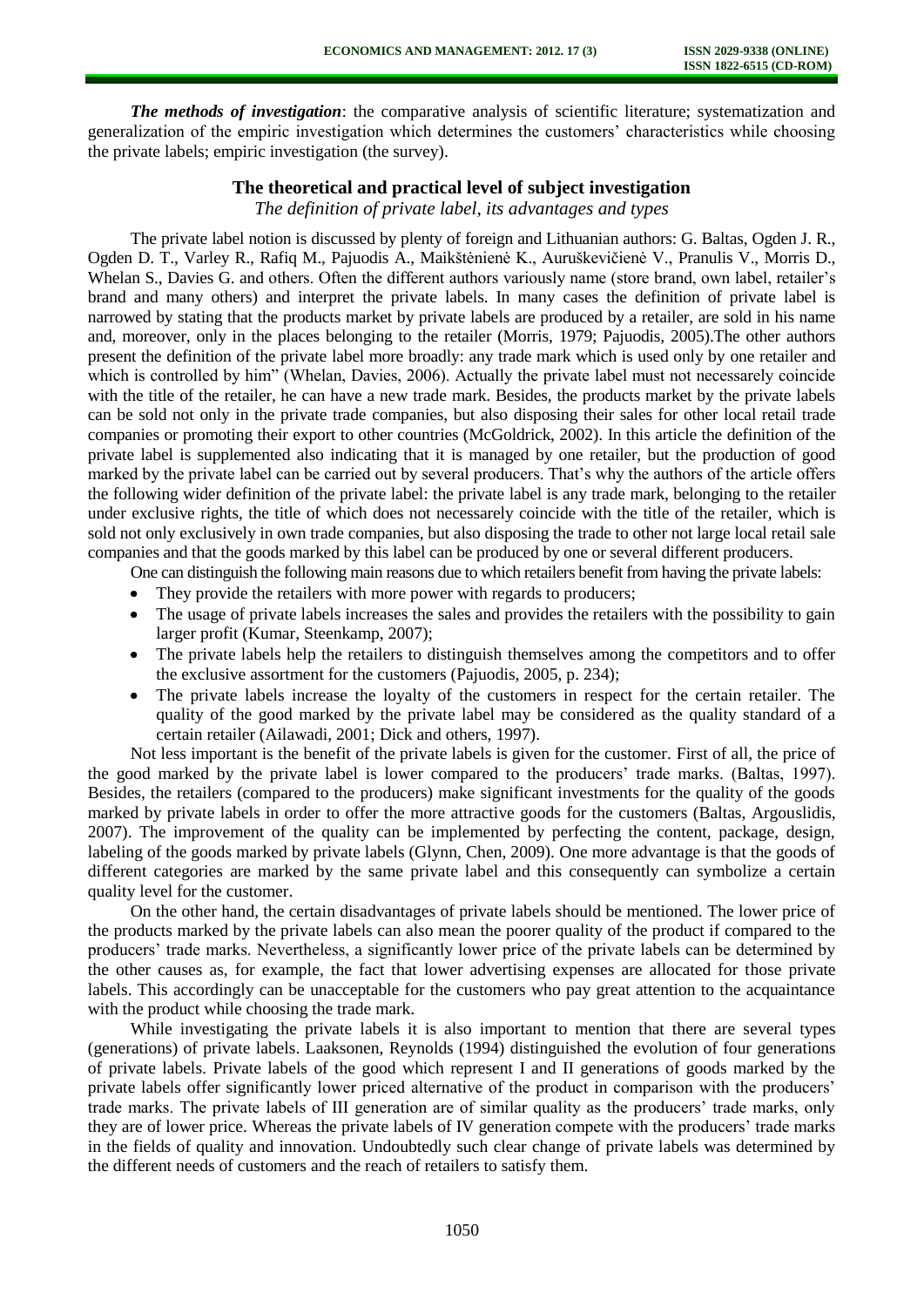So in conclusion it can be stated, that in spite of certain disadvantages of private labels their significance is evident – they are useful both for the retailer and the customer himself.

# *Consumer demographic characteristics determining the choice of private labels*

The demographic characteristics of the customers were already investigated in the previous investigations of private labels for explaining the customers' tendency to buy the goods marked by the private labels. Although the scientific literature presents a lot of demographic criteria which influence the choice of private labels, the most significant and mostly discussed characteristics are distinguished in this article. These are age, gender, education level, number of household members, income of household (per month). The results of investigations carried out by different foreign authors in relation with analysis of the influence of the demographic characteristics on the choice of private labels are presented in the  $1<sup>st</sup>$  table.

| <b>Demographic</b><br><b>Characteristics</b> | <b>Description and level of investigation</b>                                                       |  |  |  |  |
|----------------------------------------------|-----------------------------------------------------------------------------------------------------|--|--|--|--|
| Age                                          | Foreign authors have different opinions while evaluating the influence of the age on the choice of  |  |  |  |  |
|                                              | goods marked by private labels. Cotteril and others (2000), Baltas, Argouslidis (2007) in their     |  |  |  |  |
|                                              | works did not notice the relationship between the choice of private labels and age. Dick and others |  |  |  |  |
|                                              | (1995), on the contrary, determined, that the customers under 45 often choose private labels, above |  |  |  |  |
|                                              | 45 the usage of goods marked with private labels decreases and above 65 this usage is the smallest. |  |  |  |  |
| <b>Gender</b>                                | Ailawadi and others (2001) determined that women more often than men choose the goods marked        |  |  |  |  |
|                                              | with the private labels. This tendency was also confirmed by the results of investigation made by   |  |  |  |  |
|                                              | Anchor, Kourilova (2009) which indicate that in Check as well as in Great Britain women more        |  |  |  |  |
|                                              | often than men choose private labels of "Tesco Value" and "Tesco".                                  |  |  |  |  |
| <b>Education level</b>                       | The opinion of foreign authors while evaluating the influence of education level on the choice of   |  |  |  |  |
|                                              | private labels is ambivalent. Martinez, Montaner (2008) determined, that the higher education level |  |  |  |  |
|                                              | of the customers is, the more seldom they choose the goods marked with the private labels. Baltas,  |  |  |  |  |
|                                              | Argouslidis (2007) on the contrary determined, that the customers having higher education level     |  |  |  |  |
|                                              | often choose the goods marked with the private labels.                                              |  |  |  |  |
|                                              | The results of investigation made by Tifferet, Herstein (2010), Moore, Carpenter (2010) confirmed   |  |  |  |  |
| <b>Number of</b>                             | the idea: while the number of the household members increases, the private labels are chosen more   |  |  |  |  |
| household                                    | often. Baltas, Argouslidis (2007) did not notice the relation between the volume of the household   |  |  |  |  |
| members                                      | and the tendency to buy the goods marked with private labels.                                       |  |  |  |  |
|                                              | The foreign authors evaluate the influence of this demographic criteria differently. Some of them   |  |  |  |  |
|                                              | state that household with low income choose the products marked with private labels more often      |  |  |  |  |
| <b>Income of</b>                             | (Glynn, Chen, 2009). The results of investigations of other authors indicate that the households    |  |  |  |  |
| household                                    | having medium income choose the goods marked by private labels more often (Dick and others,         |  |  |  |  |
| (per month)                                  | 1995; Herstein, Tifferet, 2007). The investigation made by Baltas, Argouslidis (2007) denied the    |  |  |  |  |
|                                              | long-lived stereotype of the customers of private labels and emphasized the rotational image of     |  |  |  |  |
|                                              | trade marks. These authors stated the relation that while the household income increases, the       |  |  |  |  |
|                                              | customers more often choose the goods marked by private labels.                                     |  |  |  |  |

## **Table 1.** The demographic characteristics determining the choice of private labels

Though the influence of demographic characteristics of consumers on the choice of private labels is important, still consumer behavior characteristics are far more appropriate for evaluation of the choice of private labels of goods (Martinez, Montaner, 2008). They are further discussed in the article.

### *1.3 Consumer behavior characteristics determining the choice of private labels of the goods*

Consumer behavior characteristics and their influence on the choice of private labels are analyzed in many investigations done by foreign authors (Baltas, 1997; Dick and others, 1995; Batra, Sinha, 2000; Ailawadi and others, 2001; Baltas, Argouslidis, 2007; Martinez, Montaner, 2008; Glynn, Chen, 2009). Still some behavior characteristics, especially perceived risk associated with PLBs, the price consciousness, pricequality association as well as brand loyalty gained the largest interest of the investigators. These characteristics are investigated in this article are also analyzed due to the fact that in the opinion of the authors of the article are mostly suitable for analysis of the choice of private labels under the circumstances of Lithuania (table 2).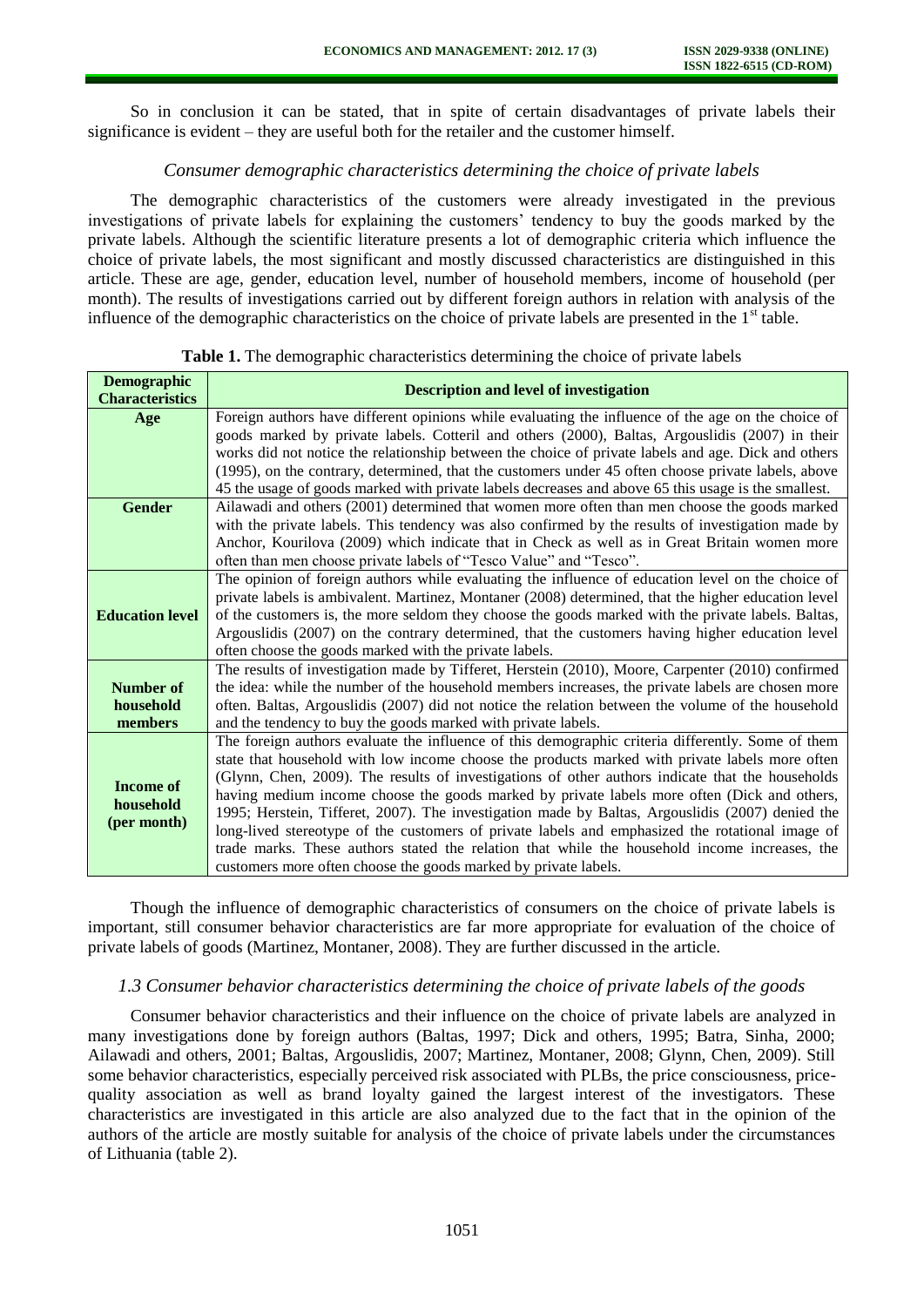| <b>Behavior</b><br>characteristics                  | <b>Description and investigation level</b>                                                                                                                                                                                                                                                                                                                                                                                                                                                                                                                                                                                                                                                                                                                                                                                                                                                                                                                                                                                                                                                                                                                                                                                                                                                                                                                                                                                                                                        |
|-----------------------------------------------------|-----------------------------------------------------------------------------------------------------------------------------------------------------------------------------------------------------------------------------------------------------------------------------------------------------------------------------------------------------------------------------------------------------------------------------------------------------------------------------------------------------------------------------------------------------------------------------------------------------------------------------------------------------------------------------------------------------------------------------------------------------------------------------------------------------------------------------------------------------------------------------------------------------------------------------------------------------------------------------------------------------------------------------------------------------------------------------------------------------------------------------------------------------------------------------------------------------------------------------------------------------------------------------------------------------------------------------------------------------------------------------------------------------------------------------------------------------------------------------------|
| <b>Perceived</b><br>risk<br>associated<br>with PLBs | It is described as "punishment" for the customer for the choice of inappropriate quality good or trade mark<br>(Narasimhan, Wilcox, 1998). Foreign authors divide the risk related by the customers with the buying of<br>the products marked by the PLBs to the smaller parts (Batra, Sinha, 2000; Glynn, Chen, 2009).<br><b>Consequences of purchase mistake</b> . Baltas (1997) determined by his investigation that in case the<br>purchasers understand that they have acquired inappropriate trade mark in a certain category of goods,<br>they tend to choose the producers' trade mark in this category of goods. This can be explained by the<br>fact that the producers' trade marks are safer in many consumption situations. Batra, Sinha (2000) and<br>Glynn, Chen (2009) have also determined, that the customers more often choose the private labels in<br>case the consequences of purchase mistake decrease.                                                                                                                                                                                                                                                                                                                                                                                                                                                                                                                                                    |
|                                                     | Quality variability between PLBs and national brands. As soon as the customers understand the<br>possible inadequacy between their anticipation and characteristics of product, the risk realized by the<br>customers, may increase. (Erdem, Swait, 1998). Batra, Sinha (2000) and Glynn, Chen (2009)<br>determined in their investigation that there is a noticeable relation between the change between the<br>choice of private labels and quality variability between PLBs and national brands in a certain category<br>of goods: in case there is smaller change of quality, the private labels are chosen more frequently.<br>"Search" versus "Experience" nature of product features. Search-type attributes may be checked                                                                                                                                                                                                                                                                                                                                                                                                                                                                                                                                                                                                                                                                                                                                                |
|                                                     | before buying a product, it is looking at the product before buying or using the sources of information<br>which are available for the purchaser, for example the colour, or any other written information on the<br>package of product or in other means of communication of the project. The non search-type attributes<br>are also described as experience-type attributes may be determined only using the product. The<br>examples of such attributes may be toughtness, and reliability (Batra, Sinha, 2000). The investigation<br>made by Glynn, Chen (2009) determined, that presentment of the information useful for the customer<br>on the product package had no influence on the choice of PLBs, meanwhile the investigation of Batra,                                                                                                                                                                                                                                                                                                                                                                                                                                                                                                                                                                                                                                                                                                                               |
|                                                     | Sinha (2000) proved that the products marked by the private labels are bought more often in case the<br>number of search type product characteristics increases and the number of non-search type decreases.                                                                                                                                                                                                                                                                                                                                                                                                                                                                                                                                                                                                                                                                                                                                                                                                                                                                                                                                                                                                                                                                                                                                                                                                                                                                      |
| The price<br>consciousness                          | The lower price of the private labels compared with the producers' trade marks is one of the main<br>advantages of the goods marked by private labels (Baltas, 1997; Kumar, Steenkamp, 2007). So it is not<br>strange that in the investigations made by Batra, Sinha (2000), Ailawadi and others (2001); Baltas,<br>Argouslidis (2007) determined that the customers' price consciousness directly influences the choice of<br>private labels and has the greatest influence among all the behavior and demographic characteristics<br>investigated by those authors. The investigation of Glynn, Chen (2009) once more confirmed strong<br>direct relation between the customers' price consciousness and usage of the private labels.                                                                                                                                                                                                                                                                                                                                                                                                                                                                                                                                                                                                                                                                                                                                          |
| <b>Price-quality</b><br>association                 | Lichtenstein and others (1993) determined the price-quality association as the belief of the customer that in<br>all categories the product price is positively related with the product quality. Taking into consideration this<br>definition it can be stated that the product with the lower price can be valued less. This can happen because<br>the customers can relate the low price with the worse characteristics of the product and that's why value the<br>product itself as of poor quality in general (Garretson and others, 2002). So there is a threat that the<br>products of private labels having lower price can be valued by the customers as of lower quality. Especially<br>it suites for the I and II generation private labels and the products marked by them. Several investigations<br>on the questions of private labels confirmed the proposition that value of the relation between product price<br>and quality negatively effects the customers' view to the private labels and their buying (Garretson and<br>others, 2002; Glynn, Chen, 2009). So the retailers' intention to offer the cheaper products marked by<br>private labels can be less effective as much as they expected because some customers can regard the lower<br>price as the signal of lower quality of the product. Still the results of investigation made by Burt (2000)<br>indicate that the customers regard the private labels as equal to the producers' trade marks. |
| <b>Brand loaylty</b>                                | The customers who are brand loyal demonstrate strong tendency to buy the products marked by the<br>same brand name and unlike the customers who look for variety tend not to choose new unknown<br>private labels (Garretson and others, 2002). The customers who are sensible for price are less loyal for<br>a certain brand name and demonstrate the reach for variety (Garretson and others, 2002; Glynn, Chen,<br>2009). Similarly act the customers who often choose products marked by private labels. Baltas (1997)<br>indicated, that the customers of private labels reach for variety and easily change the private labels. So<br>the conclusion can be made that they are not loyal for a certain trade mark. This can be proved by the<br>results of investigations made by Baltas (1997), Ailawadi and others (2001), Garretson and others<br>(2002); Baltas, Argouslidis (2007), Martinez, Montaner (2008) that the loyalty toward one certain<br>brand name negatively effects the choice of private labels. Still the origin III and IV generation of<br>private labels may be related with the reach of retailers to change the image of PLBs in the eyes of<br>customers.                                                                                                                                                                                                                                                                                      |

# **Table 2.** Consumer behavior characteristics determining the choice of private labels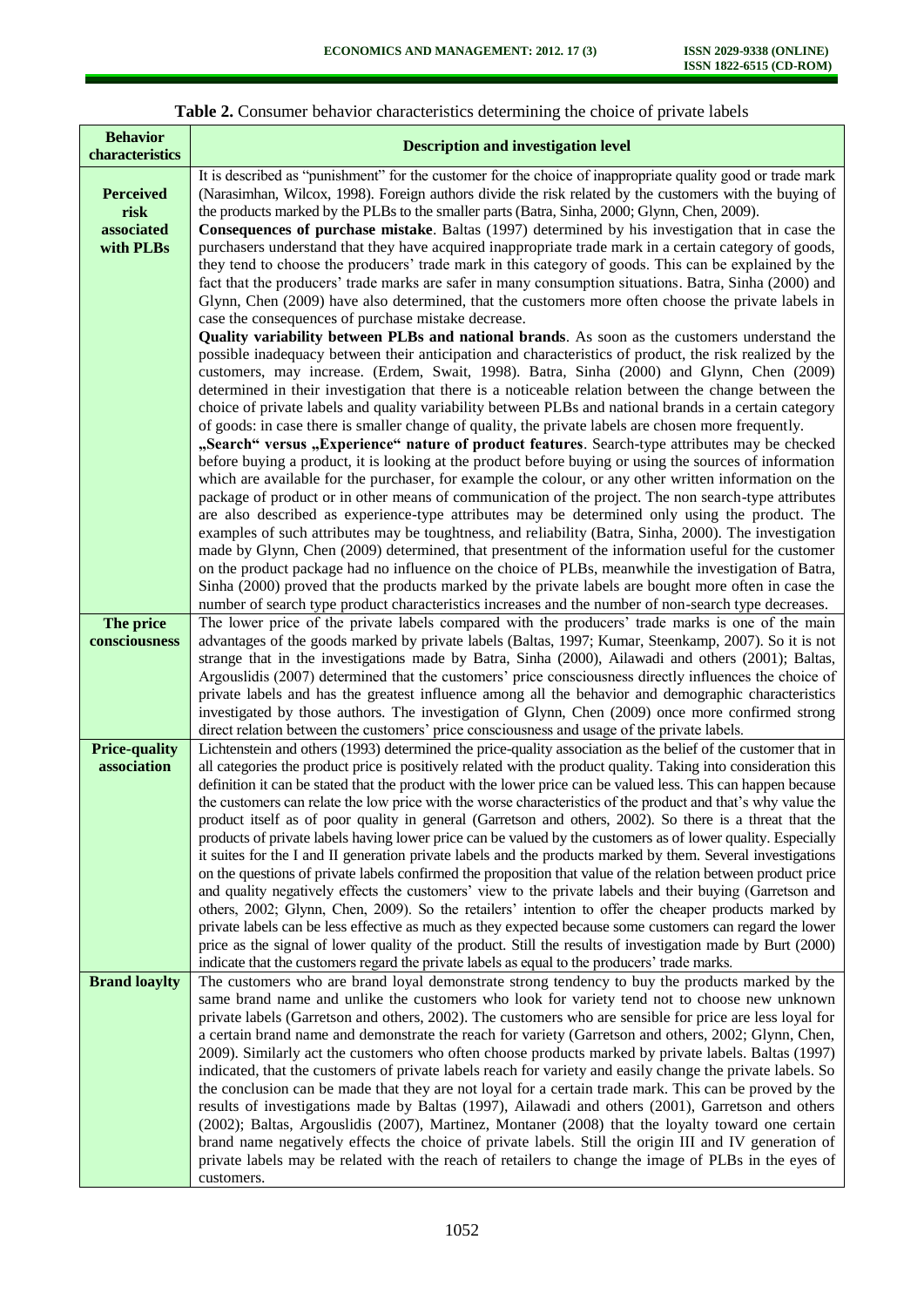Taking into consideration the broad-brush investigation of the foreign authors it can be stated that consumer behavior characteristics influence the choice of private labels. Still it is worth checking their influence on choice of the private labels under the conditions of Lithuanian market. The results of investigation made by Martinez, Montaner (2008) also confirm the fact that consumer behavior characteristics are more appropriate than the demographic for the evaluation of the choice of private labels.

### *The characteristics of the product and their influence on the choice of private labels*

The characteristics of the product are not less important for the choice of private labels. The authors of the article pays attention to the influence of three main characteristics – product packaging, product advertising and the brand image – on the choice of private labels. Though there is a lack of investigations analyzing the importance of package, advertisement and brand image (especially of the separate types of private labels) while investigating the literature on the questions of private labels on the customers' choice of the products marked with private labels, the authors of the article tries to evaluate the influence of these characteristics for the choice of private labels while analyzing the attributes of separate types private labels. The summarized information is given in table 3.

Taking into consideration the information given in table 3 the following main assumptions for further empiric investigation can be made:

- The private labels marked by  $I II$  generation are chosen by the customers for who the product packaging and brand image are not important criteria while choosing a certain product in one of the product categories. These criteria, on the contrary, should be important for the customers who choose private labels of III and IV generations;
- Besides, the advertising should not be the helper for the customers of I and II generation private labels while choosing a certain product in one product category. On the contrary, the advertising should help to those the product for the customers of III and IV generation private labels.

| <b>Product</b>                                          | $I - II$ generation private                                                                                                                                                                                                                               | <b>III</b> generation private labels                                                                                                                                                                                                                                 | <b>IV</b> generation private labels                                                                                                                                                                                                                                                                                                                                                          |
|---------------------------------------------------------|-----------------------------------------------------------------------------------------------------------------------------------------------------------------------------------------------------------------------------------------------------------|----------------------------------------------------------------------------------------------------------------------------------------------------------------------------------------------------------------------------------------------------------------------|----------------------------------------------------------------------------------------------------------------------------------------------------------------------------------------------------------------------------------------------------------------------------------------------------------------------------------------------------------------------------------------------|
| characteristics                                         | <b>labels</b>                                                                                                                                                                                                                                             |                                                                                                                                                                                                                                                                      |                                                                                                                                                                                                                                                                                                                                                                                              |
| <b>Product</b><br>packaging                             | Packed into very<br>simple<br>packages of white color<br>with black name of the<br>product or its purpose of<br>usage.                                                                                                                                    | Presented in the packages the<br>quality and image of which is<br>close to the producers' trade<br>marks.                                                                                                                                                            | Packed into exceptional, unique<br>packages.                                                                                                                                                                                                                                                                                                                                                 |
| <b>Product</b><br>advertising<br>and the brand<br>image | The advertising was not<br>used for formation of the<br>image of $I - II$ generation<br>private labels, or if it was<br>used, then only for emphasis<br>of their low price (Pajuodis,<br>2005; Kumar, Steenkamp,<br>Herstein, Tifferet<br>2007:<br>2007). | The quality and image<br>are<br>positioned as close to<br>the<br>producers' trade marks, enough<br>attention<br><i>is</i><br>given<br>to<br>advertisement and improvement<br>of the image in the eyes of<br>customers of private labels<br>(Kumar, Steenkamp, 2007). | These private labels from the<br>quality point of view<br>are<br>presented in the same level with<br>the producers' trade marks, even<br>their higher quality can be<br>indicated. The product marked by<br>the IV generation private labels in<br>the view of image are positioned<br>innovative<br>and exclusive<br>as<br>products (Laaksonen, Reynolds,<br>1994; Kumar, Steenkamp, 2007). |

**Table 3.** Product characteristics and their influence on the choice of private labels

Taking into consideration the information given in table 3 the following main assumptions can be made:

- The private labels marked by  $I II$  generation are chosen by the customers for who the product packaging and brand image are not important criteria while choosing a certain product in one of the product categories. These criteria, on the contrary, should be important for the customers who choose private labels of III and IV generations;
- Besides, the advertising should not be the helper for the customers of I and II generation private labels while choosing a certain product in one product category. On the contrary, the advertising should help to those the product for the customers of III and IV generation private labels.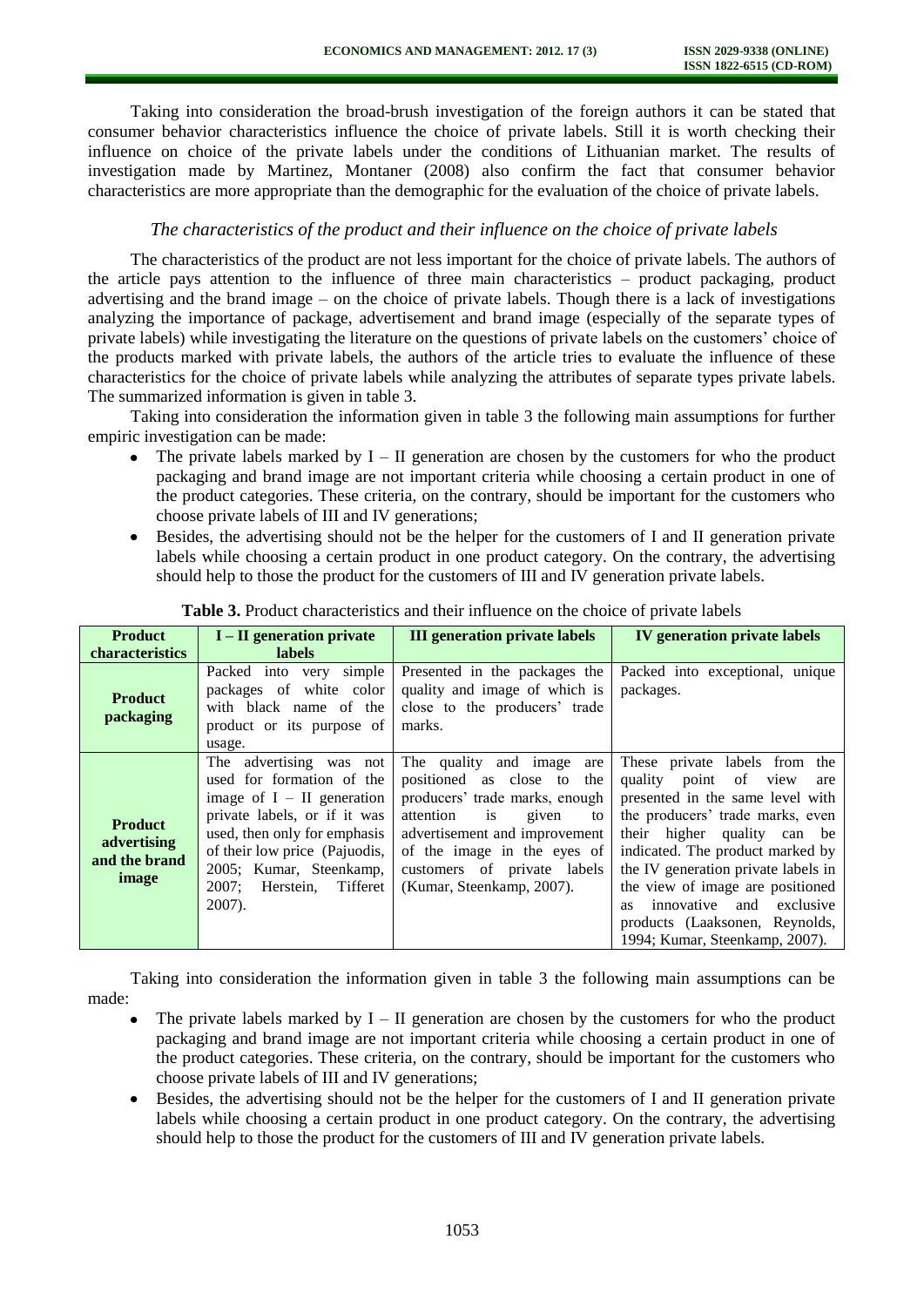# **The formation of the theoretical model and its reasoning**

While investigating the literature on the subject of private labels it was difficult to find a theoretical model combining not only customers' behavior and demographic characteristics, but also characteristics related with the product while explaining the choice of the private labels. In the most of investigations made by the foreign authors separate characteristics were examined while explaining the choice of the private labels. Batra, Sinha (2000) as well as Baltas, Argouslidis (2007) examines wider the choice of private labels in their investigations. The objective to analyze the choice of private labels systematically, it is combining separate categories of characteristics, is seen in their investigations.

The theoretical model is presented in this article (see figure 1) which is prepared referring to the results of analysis of the foreign authors' works (see tables 1, 2, 3,) and evolution stages of private labels made by Laaksonen, Reynolds (1994).



**Figure 1**. The theoretical model of characteristics determining the choice of private labels

The essence of the model is to identify the main characteristics determining the choice of private labels and referring by this to do the practical investigation and to determine which of these characteristics are most important for choosing products marked by private labels. The prepared model is useful as it should help the retail sale companies to identify the main characteristics conditioning the choice of private labels and accordingly to guarantee the appropriate security of private labels customers' needs.

The influence of certain characteristics on the general choice of private labels is indicated in this model without dividing them into separate types of private labels. The theoretical model is furthermore supplemented taking into consideration the results of investigation while indicating the influence of each characteristic for a certain type of the private labels.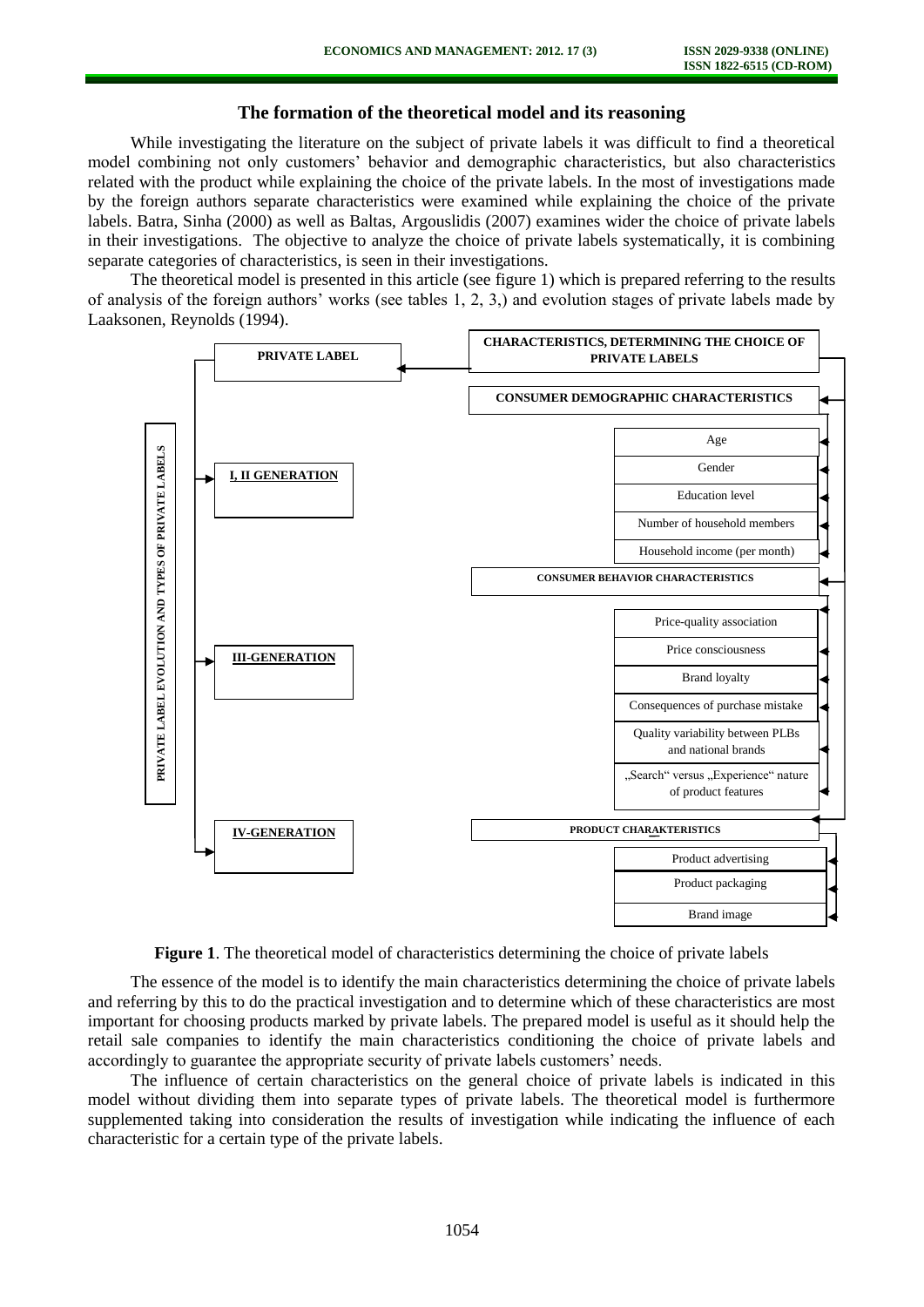# **The methodology and results of the investigation**

The aim of investigation is to determine the main characteristics related with the product and conditioning the choice of customers of private labels of "Maxima" and "Norfa".

In order to reach the given aim the representative investigation was made, the population of which are the employable and retirement age Vilnius citizens. The survey method is chosen for the investigation.

The main private labels of "Maxima" and "Norfa" are generally presented in table 4.

| <b>Private labels of "Maxima"</b>                                | <b>Private labels of "Norfa"</b>                         |  |  |  |
|------------------------------------------------------------------|----------------------------------------------------------|--|--|--|
| "Optima linija" - by this private label the cheapest and most    | " $N$ " – private label marks the most necessary and     |  |  |  |
| necessary food and industrial products are marked $(I - II)$     | the cheapest products. This private label can be         |  |  |  |
| generation)                                                      | attributed to the $I - II$ generation of private labels. |  |  |  |
| "Favorit" - this private label is created as the reaction to the | "Pieno Rojus" and "Piemenelio" are meant for a           |  |  |  |
| changing needs of the customers. The high quality and average    | higher quality dairy products meanwhile the grocery      |  |  |  |
| price goods are marked by this private label.                    | goods of high quality but cheaper (if compared to the    |  |  |  |
| "Ekologica" – food products marked by this private label are     | producers) are most often marked by the private          |  |  |  |
| allocated for the customers who are interested in healthy way of | labels of "Sodziaus" or "Kolumbo". These can be          |  |  |  |
| life and nourishment. It is important to emphasize that food     | prescribed to the III generation of private labels.      |  |  |  |
| products marked by this private label are highly priced due to   |                                                          |  |  |  |
| their high quality. (IV generation)                              |                                                          |  |  |  |
| The other private labels of "Maxima": "Aukselis", "Ocean",       |                                                          |  |  |  |
| "Meistro kokybe", "Pino", "Saules pienas", "Sostines".           |                                                          |  |  |  |
|                                                                  |                                                          |  |  |  |

### **Table 4.** Private labels of "Maxima" and "Norfa"

SPSS Data Editor program was used for the processing of empiric investigation data. 285 properly filled in questionnaires were used for the survey results.

First of all, while processing the survey data, the reliability of the measure scale was checked. The measure scale is considered to be reliable when the meaning of Cronbach alfa coefficient is larger than 0,6 (Pukėnas, 2005). For the questions of investigation survey Likert measure scales were used. The meanings of Cronbath alfa coefficient are larger than 0,6 and this means, that the used scales are reliable.

In order to determine demographic, behavior and related with the product characteristics which condition the choice of "Maxima" and "Norfa" private labels the Spirmen correlation coefficient was used as the relationship between one ordinal and interval variable was investigated. The variables correlate in case the p meaning is less than the determined importance level a=0.05 The tables of features frequency and Chi –square criteria was only used to determine the influence of customers' gender, as the relation between one nominal and ordinal variable was investigated (Pukėnas, 2005).

It was determined that the gender of the customers has no influence on the choice of private labels "Optima linija", "Favorit", "Ekologica", "N", "Sodziaus", "Kolumbo" and "Piemenelio", as the meaning of p in all three cases was more than determined importance level a=0.05.

The authors of the article notices, that just a small part of respondents indicated that they buy other private labels of "Maxima" and "Norfa". So the influence of demographic, behavior and product characteristics on these private labels was not investigated due to the difficulties to apply statistic methods to the small number of respondents.

Summarizing the results of empiric investigation it can be stated, that the choice of "Maxima" as well as "Norfa" private labels is influenced by all characteristics except such demographic characteristics as the customers' gender and education level. Still the demographic, behavior and product characteristics differently affect the choice of different type of private labels. "Maxima" private label "Optima linija" as well as "Norfa" private label "N" were chosen by the customers who give importance to the price of the product meanwhile the package, advertisement and brand image are not important while choosing food products. Such attitude once more confirms the dependence of "Optima linija" and "N" private labels to the I – II generation of private labels when cheep, low quality goods are marked by the private labels.

One more likeness labels is observed while evaluating the characteristics conditioning the choice of "Maxima" private label "Favorit" and "Norfa private labels "Kolumbo", "Sodziaus", "Piemenelio" . It was determined, that in spite the fact that customers who choose the above mentioned private labels are price conscious, still they evaluate the relation of price and quality of the goods while choosing one or another good. The package is also important for them. The investigation proved that the product packaging is more important for the customers of "Favorit" compared with "Kolumbo", "Sodziaus", "Piemenelio" private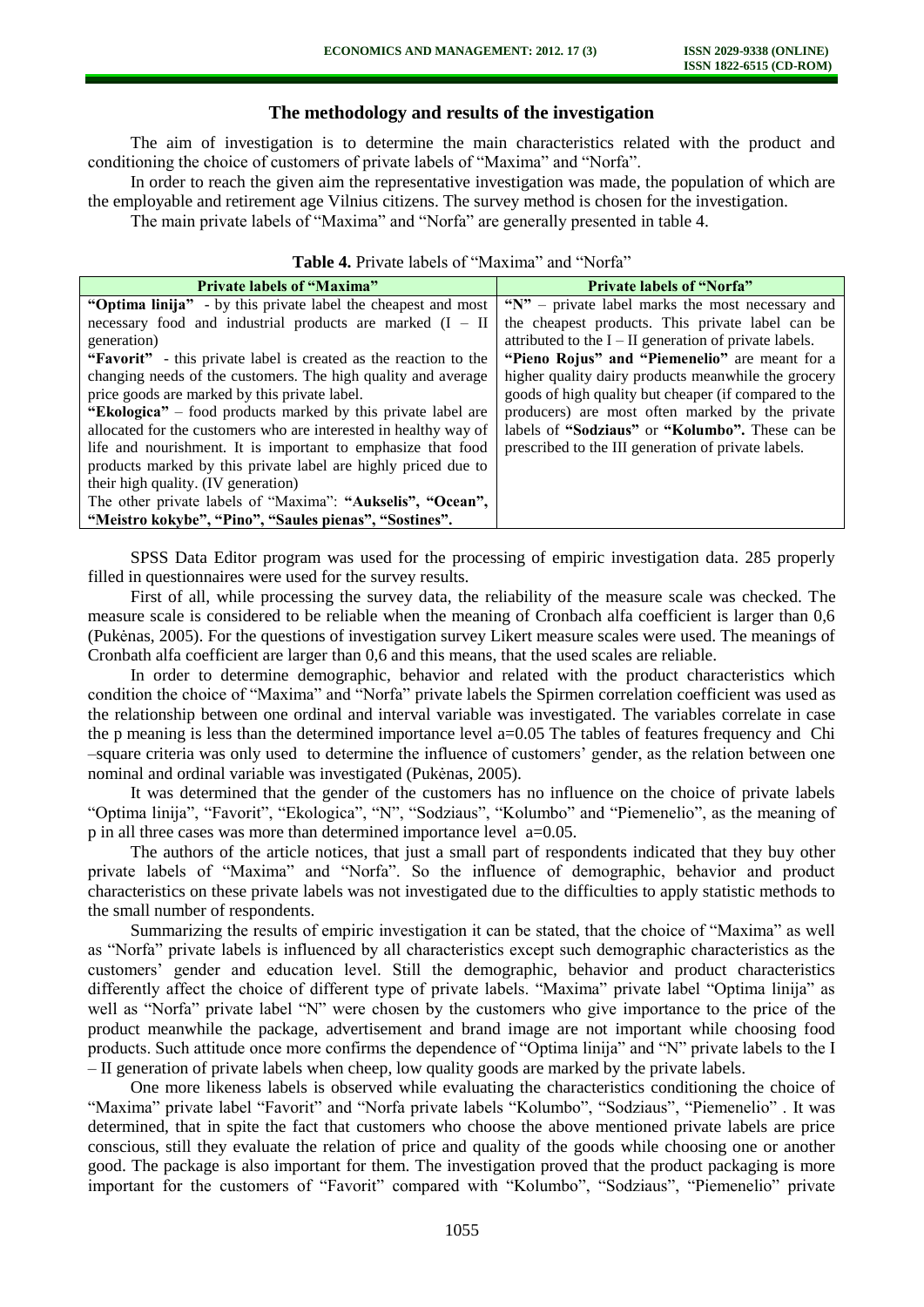labels. Still the customers of above mentioned private labels are not loyal for any brand name, they tend to reach for variety while choosing food products. The characteristics determining the choice of these private labels confirm the dependence of "Favorit", "Kolumbo", "Sodziaus", "Piemenelio" to the III generation of private. In this case not only the price but quality of the product is also important for the customers.

The investigation determined that the characteristics defining the choice of "Ekologica" private label are very close to those of producers' trade marks. The customers who choose this private label give priority not for the price of product, but for the package, advertising and image of brand. The customers' choice is also defined by the loyalty towards certain brand. So taking into consideration the investigation results the private label "Ekologica" can be attributed to IV generation private labels, which mark products of high quality, similar or even higher price compared with the producers' trade marks. The products of IV generation private labels can be defined as serious competitors for producers' trade marks.

The results of empiric investigation provided the possibility to confirm the results of investigation made by Martinez, Montaner (2008) according to which the influence of customers' behavior and characteristics related with the product for the choice of private labels is more important than the demographic characteristics of the customers.

Accordingly the results of investigation once more confirmed that the effort of the retailers perfecting the private labels is noticeable. This is proved by the changing view of the customers towards the products marked by the private labels. In the beginning the goods marked by private labels were chosen by the customers who were sensitive for prices and not demanding, furthermore the generations of private labels attracted new segments, for which not only the price but also the quality of the product is important.

Taking into consideration the results of investigation theoretical model which was mentioned in the beginning of the article can be supplemented (see figure 2). As the "Optima linija" and "N" private labels defined in the empiric investigation according to their qualities belong to  $I - II$  generation of private labels, so in the supplemented theoretical model the characteristics determining the choice of I -II generation of the private labels are separated taking into consideration the analysis of "Optima linija" and "N" private labels. Consequently the characteristics determining the choice of the III generation of private labels are separated using the analysis of "Favorit", "Kolumbo", "Sodziaus" and "Piemenelio" private labels and the IV generation – investigating "Ecologica" private label.

As it is seen from the figure 2, all characteristics of customers' behavior influence the choice of I, II generation private labels. Speaking about demographic characteristics of the customers it was determined that the age of the customers as well as monthly income of the household determine the choice of I, II generation of private labels. All the three characteristics wich are related with the product are mentioned in the article and they influence the choice of those two generations' private labels. It is also worth mentioning that the influence of customers' age, number of household members, estimation of "search" versus "experience" nature of product features, price-quality association as well as advertising for the choice of I – II generation private labels is done referring on the analysis of only "N" private label, as the influence of "Optima linija" private label is not determined.

All the behavior and related with the product characteristics mentioned in the article influence the choice of III generation private labels. It was defined by the empiric investigation that from the demographic characteristics only the number of household members define the choice of the III generation private labels. The authors of the article also emphasis that the influence of product advertising for the choice of III generation private labels is determined only on the analysis of "Piemenelio" private label. The influence of this characteristics on "Favorit", "Sodziaus" and "Kolumbo" private labels is not determined.

Speaking about characteristics determining the choice of IV generation private labels it is seen from the figure 2 that all the behavior and related with the product characteristics mentioned in the article influence the choice of those private labels as well as for the III generation private labels. From the demographic characteristics the number of the household members and monthly income of the household influence the choice of these private labels.

According to the empiric investigation it can be stated that the gender and educational level of the customers does not influence the choice of any private labels.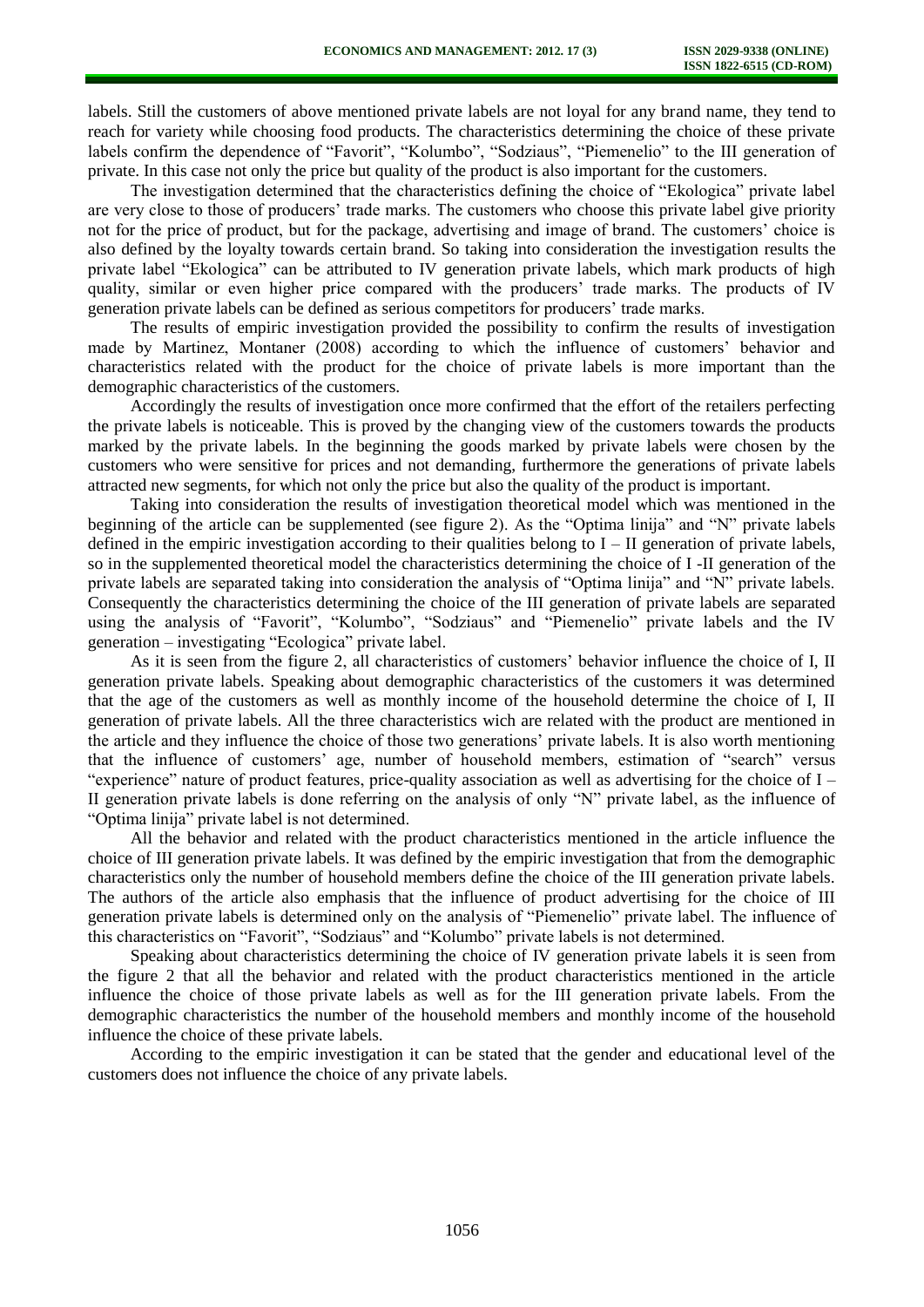

**Figure 2.** The supplemented theoretical model of the characteristics influencing the choice of private labels

# **Conclusion**

In spite of plenty of the definitions for the private labels sparse of them profoundly describe the notion of the private label. In this article while describing the private label it is offered to use the wider definition: *the private label is any trade mark belonging to the retailer by the exceptional rights the name of which not necessarily coincide with the name of retailer, which is sold not exclusively only in the retailer's shops but also passing the sales for the other small local retail shops and the goods marked by this private label can be produced by one or more different producers.*

In the chosen theoretical model (on the contrary to the investigation made by the previous authors) not separate characteristics determining the choice of private labels are analyzed, but, on the contrary, they are joined into three main categories: demographic, behavior and related with the product characteristics.

The received results of investigation prove the positive view of the customers on the spread of private labels in the largest supermarkets of Lithuania according to which even 95% of respondents choose the goods marked by private labels.

The results of empiric investigation permit to confirm the results of previous investigations according to which the demographic characteristics of the customers are not effective to explain the choice of private labels. It was also defined by the article that the behavior, demographic and related with product characteristics influence differently the separate types of private labels.

The theoretical model of characteristics determining the choice of the private labels formed in the beginning of the article was supplemented after the investigation was made. The influence of characteristics related with the demographic, behavior and related with the product was separated to the different types of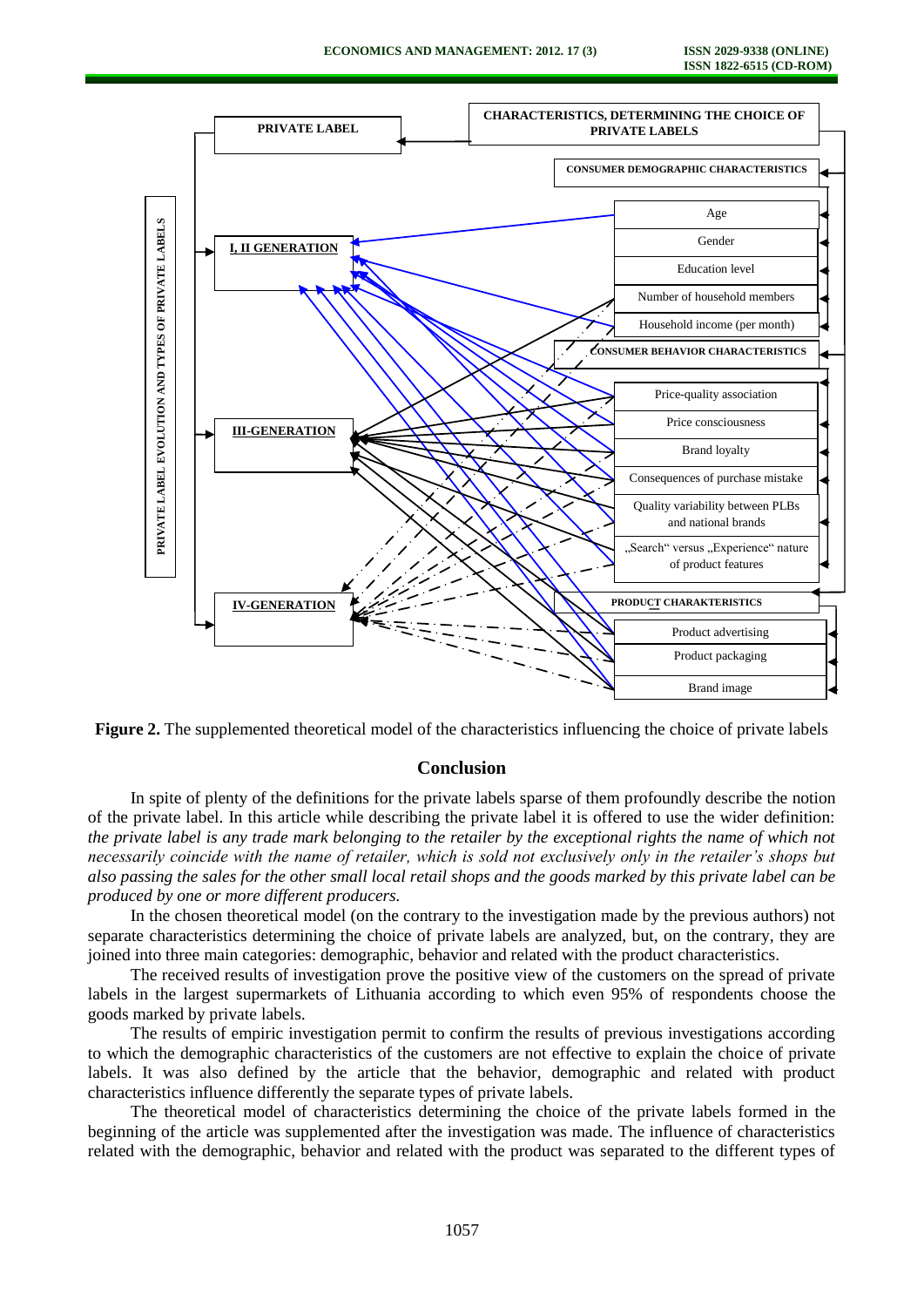private labels. It was defined that only such demographic characteristics of the customers as gender and education level do not influence the choice of different private labels.

Though the investigation results can be used by the retailers as well as the producers while widening the activity of private labels, still this investigation is more useful for the investigated retailers as well as for those which intend to have private labels and due to insufficient financial means cannot make profound investigation of the customers. It is important for the retailers to understand the customers of private labels and the changed view towards these private labels. According to the investigation it can be stated that the customers who are interested in the price of the product are indifferent to its quality or other additional value of the product and vice verse. So the retailers can be offered to position the private labels either emphasizing the low price or paying attention to their higher quality. It is also important for the producers to know customers' and related with the product characteristics which condition the choice of private labels. This could help to find out the unanswered needs of the customers of private labels and accordingly concentrate their strategies to meet these needs.

In this article only demographic, behavior and related with the product characteristics defining the choice of private labels of food products were analyzed. Besides it was restricted with the analysis of only two retail sale companies UAB "Maxima LT" and UAB "Norfos mazmena" private labels, so the received results of investigation cannot be applied for the whole market of Lithuania and for the evaluation of choice of industrial goods private labels. So the suggestion is to investigate the characteristics determining choice of industrial goods' private labels in the further investigations.

### **References**

- 1. Ailawadi K. L. (2001). The retail power-performance conundrum: what have we learned? Journal of Retailing, Vol. 77, 299-318.
- 2. Ailawadi K. L., Neslin S. A., Gedenk K. (2001). Pursuing the Value-Conscious Consumer: Store Brands Versus National Brand Promotions. Journal of Marketing, Vol. 65, 71-89.
- 3. Anchor J. R., Kourilova T. (2009). Consumer perceptions of own brands: international differences. Journal of Consumer Marketing, Vol. 26, No. 6, 437-449.
- 4. Baltas G. (1997). Determinants of store brand choise: a behavioral analysis. Journal of Product & Brand Management, Vol. 6, No. 5, 315-324.
- 5. Baltas G., Argouslidis P. C. (2007). Consumer characteristics and demand for store brands. International Journal of Retail and Distribution Management, Vol. 35, No. 5, 328-341.
- 6. Batra R., Sinha I. (2000). Consumer Level Factors Moderating The Success Of Private Label Brands. Journal of Retailing, Vol. 76, No. 2, 175-191.
- 7. Burt S. (2000). The strategic role of retail brands in British grocery retailing. European Journal of Marketing, Vol. 34, No. 8, 875-890.
- 8. Cotterill R. W, Putsis W. P. J., Dhar R. (2000). Assessing the Competitive Interaction between Private Labels and National Brands. Journal of Business, Vol. 73, No. 1, 109-137.
- 9. Dick A., Jain A., Richardson P. (1995). Correlates of store brand proneness: Some empirical observations. Journal of Product and Brand Management, Vol. 4, No. 4, 15-22.
- 10. Dick A., Jain A., Richardson P. (1997). How consumers evaluate store brands. Pricing Strategy & & Practice, Vol. 5, No. 1, 18-24.
- 11. Erdem T., Swait J. (1998). Brand Equity as s Signaling Phenomenon. Journal of Consumer Psychology, Vol. 7, No. 2, 131-157
- 12. Garretson J. A., Fisher D., Burton S. (2002). Antecedents of private label attitude and national brand promotion attitude: similarities and differences. Journal of Retailing, Vol. 78, 91-99.
- 13. Glynn M. S., Chen Sh. (2009). Consumer-factors moderating private label brand success: further empirical results. International Journal of Retail & Distribution Management, Vol. 37, No. 11, 896-914.
- 14. Herstein R., Tifferet S. (2007). An investigation of the new generic consumer. Journal of Consumer Marketing, Vol. 24, No. 3, 133-141.
- 15. Kumar N., Steenkamp J. (2007). Private label strategy: how to meet the store brand challenge. Boston: Harward Business School Press. 270 p.
- 16. Laaksonen H., Reynolds J. (1994). Own brands in food retailing across Europe. The Journal of Brand Management, Vol. 2, 37-47.